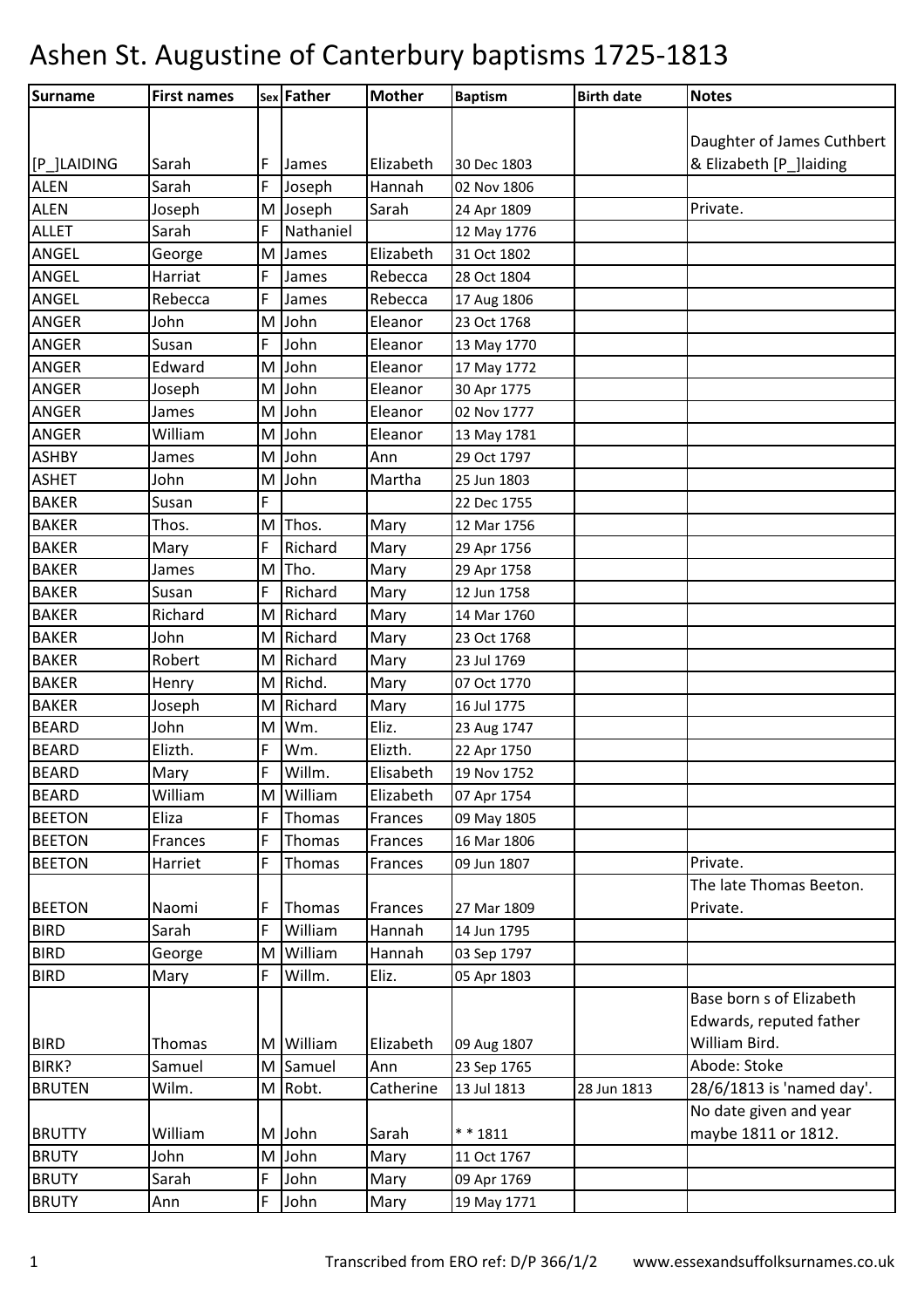| <b>Surname</b>  | <b>First names</b> |           | sex Father | <b>Mother</b> | <b>Baptism</b> | <b>Birth date</b> | <b>Notes</b>             |
|-----------------|--------------------|-----------|------------|---------------|----------------|-------------------|--------------------------|
| <b>BRUTY</b>    | Isaac              | M         | John       | Rhoda         | 19 Sep 1790    |                   |                          |
| <b>BRUTY</b>    | Robert             | M         | John       | Phoebe        | 24 Mar 1793    |                   |                          |
| <b>BRUTY</b>    | Sarah              | F         | John       | Phoebe        | 07 Feb 1796    |                   |                          |
| <b>BRUTY</b>    | James              | M         | John       | Phoebe        | 09 Jun 1799    |                   |                          |
| <b>BRUTY</b>    | Charles            | M         | John       | Sarah         | 29 May 1803    |                   |                          |
| <b>BRUTY</b>    | George             | M         | John       | Sarah         | 14 Jul 1805    |                   |                          |
| <b>BRUTY</b>    | John               | M         | John       | Sarah         | 06 Sep 1807    |                   | Private.                 |
| <b>BRUTY</b>    | John               | M         | John       | Sarah         | 13 Jul 1813    |                   |                          |
| <b>BRUTY</b>    | William            | M         | John       | Sarah         | 13 Jul 1813    |                   |                          |
| <b>BUNTING</b>  | Ann                | F         | Samuel     | Mary          | 18 Nov 1798    |                   |                          |
| <b>BUNTING</b>  | Mary               | F         | Samuel     | Mary          | 02 Mar 1800    |                   |                          |
| <b>BUNTING</b>  | John               | M         | Samuel     | Mary          | 20 Dec 1801    |                   |                          |
| <b>BUNTING</b>  | Lucy               | F         | Samuel     | Mary          | 10 Aug 1805    |                   |                          |
| <b>BURTIN</b>   | Leticia            | F         | Saml.      | Mary          | 25 Mar 1810    |                   |                          |
| <b>BYFORD</b>   | Mary               | F         | John       | Mary          | 12 Feb 1764    |                   |                          |
| <b>BYFORD</b>   | Ann                | F         | John       | Mary          | 25 Sep 1765    |                   |                          |
| <b>BYFORD</b>   | John               | M         | John       | Mary          | 04 Nov 1770    |                   |                          |
| <b>BYFORD</b>   | Ann                | F         | Stephen    | Ann           | 22 Nov 1772    |                   |                          |
| <b>BYFORD</b>   | Henry              | M         | John       | Mary          | 21 Mar 1773    |                   |                          |
| <b>BYFORD</b>   | Stephen            | M         | Stephen    | Ann           | 11 Dec 1774    |                   |                          |
| <b>BYFORD</b>   | Sarah              | F         | John       | Mary          | 03 Sep 1775    |                   |                          |
| <b>BYFORD</b>   | Elizabeth          | F         | Stephen    | Ann           | 13 Apr 1777    |                   |                          |
| <b>BYFORD</b>   | William            | M         | Stephen    | Ann           | 17 Oct 1779    |                   |                          |
| <b>BYFORD</b>   | Sarah              | F         | Stephen    | Ann           | 13 Jan 1782    |                   |                          |
| <b>BYFORD</b>   | Mary               | F         | Stephen    | Ann           | 10 Jun 1787    |                   |                          |
| <b>BYFORD</b>   | Henry              | M         | John       | Mary          | 15 May 1796    |                   |                          |
| <b>BYFORD</b>   | Thomas             | M         | William    | Hannah        | 09 Mar 1799    |                   |                          |
| <b>BYFORD</b>   | Sarah              | F         | John       | Mary          | 16 Jun 1802    |                   |                          |
| <b>BYFORD</b>   | Maryann            | F         | William    | Ann           | 11 Nov 1804    |                   |                          |
| <b>BYFORD</b>   | George             | ${\sf M}$ | John       | Mary          | 01 Dec 1805    |                   |                          |
| <b>BYFORD</b>   | Charles            | M         | John       | Mary          | 27 Dec 1807    |                   |                          |
| <b>BYFORD</b>   | Henry              | M         | William    | Sarah         | 21 May 1809    |                   |                          |
| <b>CASTLE</b>   | Hannah             | F         | William    | Alice         | 12 Mar 1780    |                   |                          |
| <b>CHAMBERS</b> | Hannah             | F         | Henry      | Hannah        | 11 May 1729    |                   |                          |
| <b>CHAMBERS</b> | Mary               | F         | Henry      | Hannah        | 19 Mar 1731/2  |                   |                          |
| <b>CHAPMAN</b>  | Mary               | F         | John       | Jane          | 18 Oct 1747    |                   |                          |
| <b>CHINERY</b>  | John               | M         | Samuel     | Sarah         | 10 Jul 1803    |                   |                          |
| <b>CLARK</b>    | Mary               | F         |            | Mary          | 23 Sep 1729    |                   |                          |
| <b>CLARK</b>    | William            | M         | William    | Martha        | 10 Apr 1742    |                   |                          |
| <b>CLARK</b>    | Elizabeth          | F         | John       | Mary          | 26 Dec 1771    |                   |                          |
| <b>CLARK</b>    | Joseph             | M         | John       | Mary          | 02 Jul 1773    |                   |                          |
| <b>CLARK</b>    | Sarah              | F         | John       | Mary          | 12 Nov 1774    |                   |                          |
| <b>CLARK</b>    | Elizabeth          | F         | John       | Mary          | 13 Dec 1780    |                   |                          |
| <b>CLARK</b>    | John               | M         | John       | Mary          | 18 Jan 1782    |                   |                          |
|                 |                    |           |            |               |                |                   | Base born s of Elizabeth |
|                 |                    |           |            |               |                |                   | Claydon, reputed father  |
| <b>CLAYDON</b>  | James              | M         | James      | Elizabeth     | 01 Jul 1805    |                   | James Cuthbert. Private. |
| <b>CLERK</b>    | Harriet            | F         | John       | Mary          | 19 Oct 1776    |                   |                          |
| <b>CLERK</b>    | Ann                | F         | John       | Mary          | 29 Jul 1778    |                   |                          |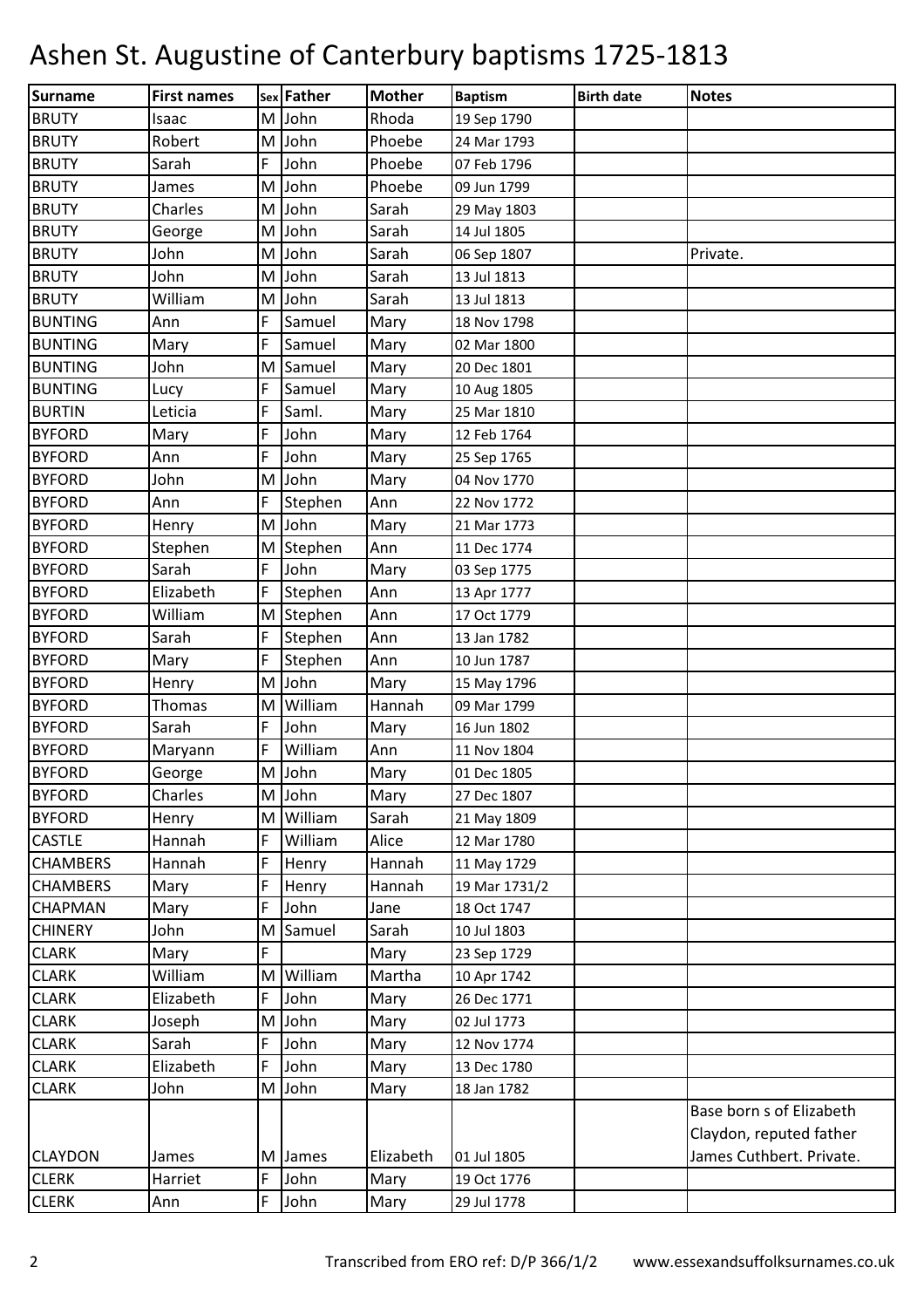| <b>Surname</b>    | <b>First names</b> |   | sex Father | <b>Mother</b> | <b>Baptism</b> | <b>Birth date</b> | <b>Notes</b>                                                                      |
|-------------------|--------------------|---|------------|---------------|----------------|-------------------|-----------------------------------------------------------------------------------|
| <b>COLE</b>       | Ann                | F |            | Ann           | 11 May 1767    |                   | Base born.                                                                        |
| <b>COLE</b>       | John               | M | Richd.     | Elizabeth     | * Apr 1812     |                   | No day given.                                                                     |
| <b>COLLINS</b>    | Elizabeth          |   |            |               | 02 Jul 1812    |                   |                                                                                   |
| <b>CROSS</b>      | Rebecca            | F | Isaac      | Mary          | 03 Aug 1740    |                   |                                                                                   |
| <b>CUTBARD</b>    | George             | M | John       | Mary          | 22 Jul 1804    |                   | [Cuthbert?].                                                                      |
| <b>CUTBEE</b>     | Robert             | M | John       | Hannah        | 10 Feb 1744/5  |                   |                                                                                   |
| <b>CUTBEE</b>     | Mary               | F | John       | Hannah        | 13 Apr 1747    |                   |                                                                                   |
| <b>CUTBEE</b>     | James              | M | John       | Hannah        | 05 Nov 1749    |                   |                                                                                   |
| <b>CUTBEE</b>     | <b>Barbara</b>     | F |            |               | 09 Feb 1751/2  |                   | No parents given.                                                                 |
| <b>CUTHBERT</b>   | John               | M | John       | Hannah        | 21 Nov 1742    |                   |                                                                                   |
| <b>CUTHBERT</b>   | Elizabeth          | F | John       | Elizabeth     | 22 May 1768    |                   |                                                                                   |
| <b>CUTHBERT</b>   | Mary               | F | John       | Elizabeth     | 22 Jul 1770    |                   |                                                                                   |
| <b>CUTHBERT</b>   | John               | M | James      | Mary          | 14 Oct 1770    |                   |                                                                                   |
| <b>CUTHBERT</b>   | Sarah              | F | James      | Mary          | 27 Sep 1772    |                   |                                                                                   |
| <b>CUTHBERT</b>   | John               | M | John       | Elizabeth     | 06 Dec 1772    |                   |                                                                                   |
| <b>CUTHBERT</b>   | Charles            | M | John       | Elizabeth     | 25 Sep 1774    |                   |                                                                                   |
| <b>CUTHBERT</b>   | Mary               | F | James      | Mary          | 23 Apr 1775    |                   |                                                                                   |
| <b>CUTHBERT</b>   | Ann                | F | James      | Mary          | 19 May 1776    |                   |                                                                                   |
| <b>CUTHBERT</b>   | Thomas             | M | John       | Elizabeth     | 21 Sep 1777    |                   |                                                                                   |
| <b>CUTHBERT</b>   | Elizabeth          | F | James      | Mary          | 12 Jul 1778    |                   |                                                                                   |
| <b>CUTHBERT</b>   | Mary               | F | James      | Mary          | 17 Dec 1780    |                   |                                                                                   |
| <b>CUTHBERT</b>   | William            | M | John       | Elizabeth     | 13 May 1781    |                   |                                                                                   |
| <b>CUTHBERT</b>   | James              | M | James      | Mary          | 24 Aug 1783    |                   |                                                                                   |
| <b>CUTHBERT</b>   | Henry              | M | James      | Mary          | 25 Nov 1787    |                   |                                                                                   |
| <b>CUTHBERT</b>   | Elizabeth          | F | John       | Mary          | 15 Jul 1792    |                   |                                                                                   |
| <b>CUTHBERT</b>   | Sarah              | F | John       | Mary          | 05 Oct 1794    |                   |                                                                                   |
| <b>CUTHBERT</b>   | William            | M | John       | Mary          | 3 Apr 1796     |                   |                                                                                   |
| <b>CUTHBERT</b>   | Ann                | F | John       | Mary          | 15 Mar 1801    |                   |                                                                                   |
| <b>CUTHBERT</b>   | Sarah              | F | James      | Elizabeth     | 30 Dec 1803    |                   | Daughter of James Cuthbert<br>& Elizabeth [P_]laiding<br>Base born s of Elizabeth |
| <b>CUTHBERT</b>   | James              | M | James      | Elizabeth     | 01 Jul 1805    |                   | Claydon, reputed father<br>James Cuthbert. Private.                               |
| <b>CUTHBERT</b>   | Charles            | M | James      | Elizabeth     | 28 Jan 1807    |                   | Twin of Joseph. Private.                                                          |
| <b>CUTHBERT</b>   | Joseph             | M | James      | Elizabeth     | 28 Jan 1807    |                   | Twin of Charles. Private.                                                         |
| <b>DISBOROUGH</b> | Sarah              | F | John       | Sarah         | 20 Oct 1771    |                   |                                                                                   |
| <b>DISBOROUGH</b> | George             | M | John       | Sarah         | 11 Apr 1773    |                   |                                                                                   |
| <b>DISBOROUGH</b> | Hannah             | F | John       | Sarah         | 28 May 1776    |                   |                                                                                   |
| <b>DISBOROUGH</b> | Thomas             | M | John       | Sarah         | 25 Dec 1778    |                   |                                                                                   |
| <b>DISBOROUGH</b> | James              | M | John       | Sarah         | 20 May 1781    |                   |                                                                                   |
| <b>DISBOROUGH</b> | Joseph             | M | John       | Sarah         | 08 Aug 1784    |                   |                                                                                   |
| <b>DISBORY</b>    | Elizabeth          | F | George     | Elizabeth     | 26 Feb 1804    |                   | Daughter of George Disbory<br>[Disborough?] and Elizabeth<br>Edwards.             |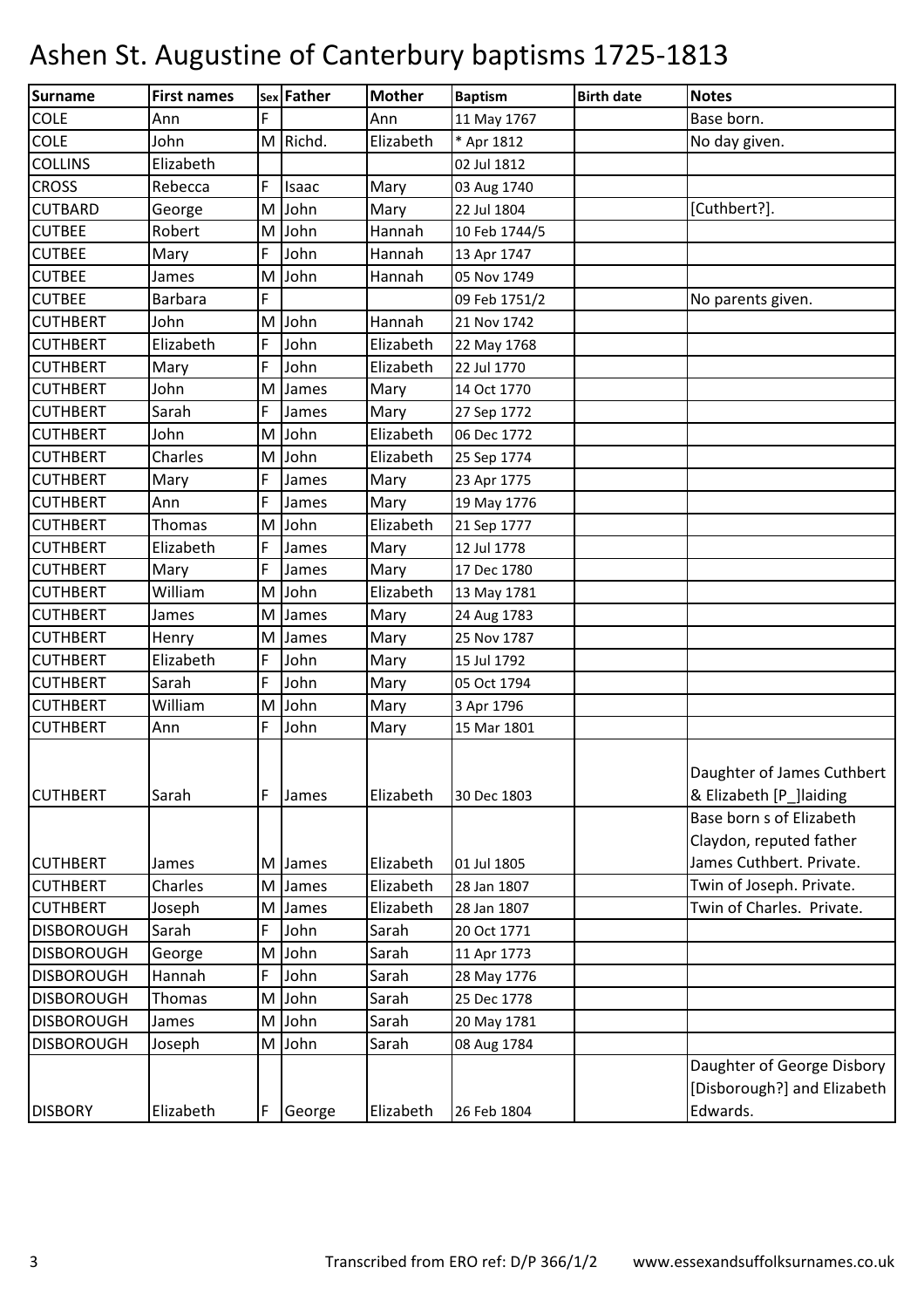| Surname           | <b>First names</b> |   | sex Father | <b>Mother</b> | <b>Baptism</b> | <b>Birth date</b> | <b>Notes</b>                |
|-------------------|--------------------|---|------------|---------------|----------------|-------------------|-----------------------------|
|                   |                    |   |            |               |                |                   |                             |
|                   |                    |   |            |               |                |                   | Base s of Ann Pertlin?, of  |
|                   |                    |   |            |               |                |                   | Sible Hedingham, reputed    |
|                   |                    |   |            |               |                |                   | father Stephen Dodd otp.    |
| <b>DODD</b>       | William            | M | Stephen    | Ann           | 25 Oct 1809    |                   | Age 2 and a half.           |
| <b>EDWARDS</b>    | Susanna            | F | John       | Susanna       | 14 Aug 1737    |                   |                             |
| <b>EDWARDS</b>    | John               | M | John       | Susannah      | 05 Mar 1738/9  |                   |                             |
| <b>EDWARDS</b>    | William            | M | John       | Susannah      | 22 May 1743    |                   |                             |
| <b>EDWARDS</b>    | Mary               | F | John       | Susanna       | 23 Oct 1745    |                   |                             |
| <b>EDWARDS</b>    | John               | M | John       | Susanna       | 26 Sep 1749    |                   |                             |
| <b>EDWARDS</b>    | John               | M | William    | Elizabeth     | 26 Feb 1764    |                   |                             |
| <b>EDWARDS</b>    | Ann                | F | William    | Elizabeth     | 15 Sep 1765    |                   |                             |
| <b>EDWARDS</b>    | William            | M | William    | Elz.          | 15 Oct 1769    |                   |                             |
| <b>EDWARDS</b>    | James              | M | William    | Elz.          | 15 Oct 1769    |                   |                             |
| <b>EDWARDS</b>    | Charles            | M | William    | Elizabeth     | 06 Dec 1771    |                   |                             |
| <b>EDWARDS</b>    | Elizabeth          | F | William    | Elizabeth     | 23 Apr 1775    |                   |                             |
| <b>EDWARDS</b>    | Henry              | M | William    | Elizabeth     | 19 May 1776    |                   |                             |
| <b>EDWARDS</b>    | Mary               | F | William    | Elizabeth     | 06 Sep 1778    |                   |                             |
| <b>EDWARDS</b>    | Elizabeth          | F | John       | Eliza.        | 12 Jun 1785    |                   |                             |
| <b>EDWARDS</b>    | Elizabeth          | F | John       | Elizabeth     | 09 Jul 1786    |                   |                             |
| <b>EDWARDS</b>    | Sarah              | F | William    | Elizabeth     | 20 Jul 1788    |                   |                             |
| <b>EDWARDS</b>    | Sarah              | F | John       | Ann           | 30 Aug 1789    |                   |                             |
| <b>EDWARDS</b>    | William            | M | William    | Elizabeth     | 13 Sep 1789    |                   |                             |
| <b>EDWARDS</b>    | Mary               | F | John       | Ann           | 05 Feb 1792    |                   |                             |
| <b>EDWARDS</b>    | John               | M | Charles    | Charlotte     | 17 Jun 1792    |                   |                             |
| <b>EDWARDS</b>    | James              | M | William    | Elizabeth     | 12 Aug 1792    |                   |                             |
| <b>EDWARDS</b>    | Sarah              | F | Charles    | Charlotte     | 29 Jun 1794    |                   |                             |
| <b>EDWARDS</b>    | Lucy               | F | William    | Elizabeth     | 29 Jun 1794    |                   |                             |
| <b>EDWARDS</b>    | Ann                | F | John       | Ann           | 05 Feb 1797    |                   | Posthumous.                 |
| <b>EDWARDS</b>    | William            |   | M William  | Elizabeth     | 02 Apr 1797    |                   |                             |
| <b>EDWARDS</b>    | Sarah              | F | William    | Elizabeth     | 29 Sep 1800    |                   |                             |
|                   |                    |   |            |               |                |                   | Daughter of George Disbory  |
|                   |                    |   |            |               |                |                   | [Disborough?] and Elizabeth |
| <b>EDWARDS</b>    | Elizabeth          | F | George     | Elizabeth     | 26 Feb 1804    |                   | Edwards.                    |
|                   |                    |   |            |               |                |                   | Base born s of Elizabeth    |
|                   |                    |   |            |               |                |                   | Edwards, reputed father     |
| <b>EDWARDS</b>    | Thomas             | M | William    | Elizabeth     | 09 Aug 1807    |                   | William Bird.               |
| <b>ELDRED</b>     | Elizabeth          | F | Sergeant   |               | 10 Dec 1780    |                   |                             |
| <b>ELGER</b>      | Jemima             | F |            |               | 03 Dec 1738    |                   | Forenames not given.        |
| <b>ELGER</b>      | Robert             | M | Thomas     | Jane          | 04 Apr 1742    |                   |                             |
| <b>FARNER</b>     | Willm.             | M | John       | Hannah        | 01 Oct 1812    |                   |                             |
| <b>FARNSWORTH</b> | Sarah              | F | Zechariah  | Sarah         | 22 Jan 1726/7  |                   |                             |
| FARNSWORTH        | Catherine          | F | John       | Catharine     | 30 Nov 1783    |                   |                             |
| FARNSWORTH        | John               | M | John       | Catharine     | 06 Nov 1785    |                   |                             |
| <b>FARNSWORTH</b> | Mary               | F | John       | Catherine     | 16 Nov 1787    |                   |                             |
| <b>FARNSWORTH</b> | Peter              | M | John       | Catherine     | 07 Feb 1790    |                   |                             |
| FARNSWORTH        | Abraham            | M | John       | Catherine     | 01 Jul 1792    |                   |                             |
| <b>FARNSWORTH</b> | Elizabeth          | F | John       | Catherine     | 15 Dec 1802    |                   |                             |
| <b>FARNSWORTH</b> | John               |   | M John     | Hannah        | 22 Apr 1808    |                   | Private.                    |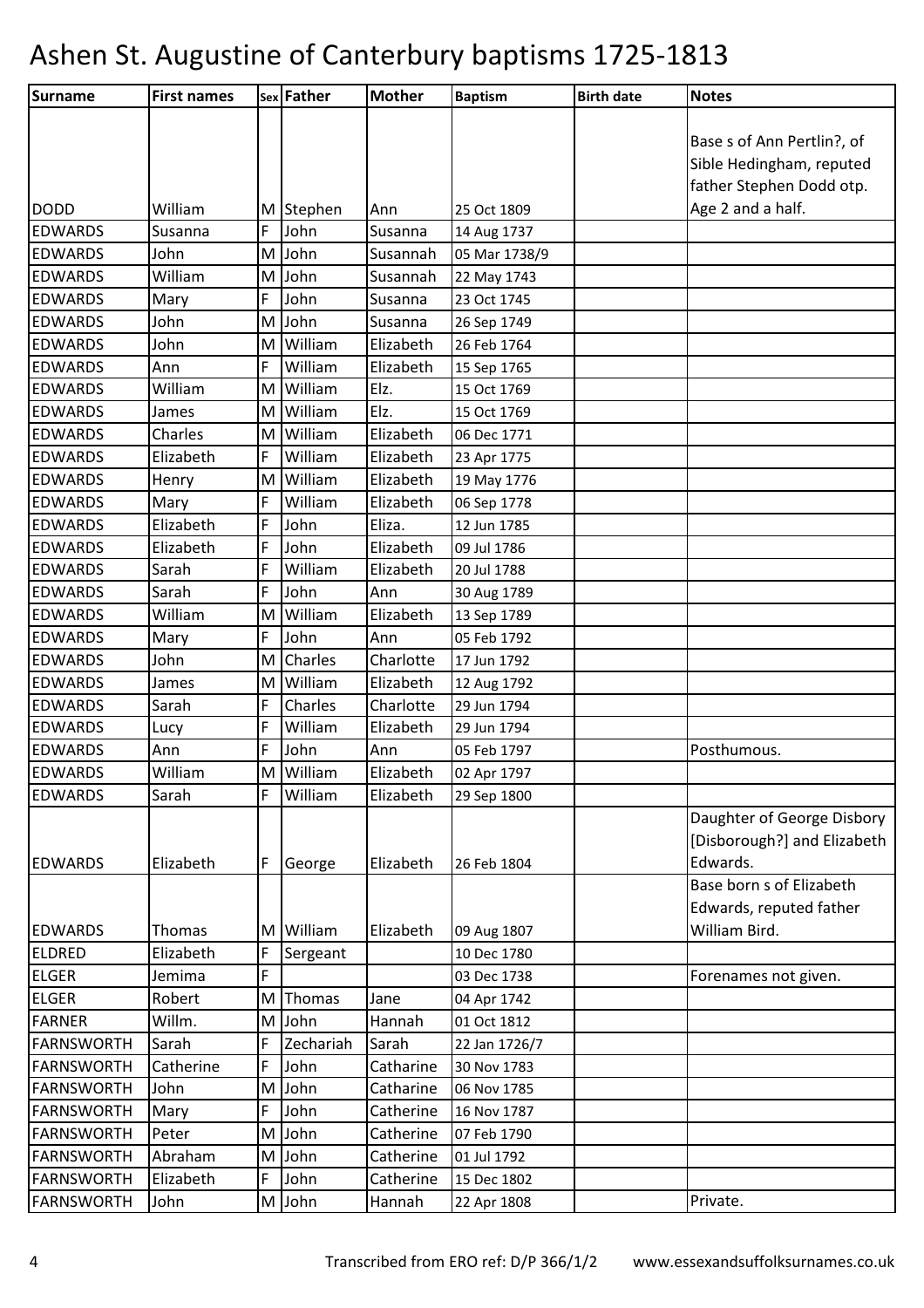| Surname           | <b>First names</b> |   | sex Father | <b>Mother</b> | <b>Baptism</b> | <b>Birth date</b> | <b>Notes</b>               |
|-------------------|--------------------|---|------------|---------------|----------------|-------------------|----------------------------|
| <b>FARNSWORTH</b> | Mary Ann           | F | John       | Hannah        | 06 Jan 1810    |                   |                            |
| <b>FARNWORTH</b>  | Ann                | F | Zachary    | Sarah         | 27 Jun 1731    |                   |                            |
| <b>FARNWORTH</b>  | Zacariah           | M | John       | Catherine     | 14 Dec 1794    |                   |                            |
| <b>FARNWORTH</b>  | Susan              | F | John       | Catherine     | 23 Mar 1798    |                   |                            |
| <b>FERMING</b>    | Mary               | F | Edward     | Susan         | 17 Nov 1754    |                   |                            |
| <b>FERMING</b>    | Edward             | M | Edward     | Susan         | 09 Feb 1756    |                   |                            |
| <b>FERMING</b>    | Elizabeth          | F | Edward     | Susan         | 23 Dec 1757    |                   |                            |
| FERMING           | Sarah              | F | Edward     | Susan         | 06 Jan 1760    |                   |                            |
| <b>FERMING</b>    | Tabitha            | F | Edward     | Susan         | 19 Jul 1761    |                   |                            |
| <b>FITCH</b>      | Ann                | F | Thomas     | Hannah        | 19 Nov 1780    |                   |                            |
| <b>FITCH</b>      | Frances            | F | Thomas     | Hannah        | 09 Nov 1783    |                   |                            |
| <b>FITCH</b>      | John               | M | Thomas     | Hannah        | 15 May 1785    |                   |                            |
| <b>FITCH</b>      | Jeremiah           | M | Thomas     | Hannah        | * Jun 1787     |                   |                            |
| <b>FITCH</b>      | Charlotte          | F | Thomas     | Hannah        | 07 Jun 1789    |                   |                            |
| <b>FITCH</b>      | Mary-ann           | F | Thomas     | Hannah        | 01 Jul 1792    |                   |                            |
| <b>FITCH</b>      | Ann                | F | Thomas     | Hannah        | 14 Dec 1794    |                   |                            |
| <b>FITCH</b>      | Sophia?            | F | Tho.       | Hannah        | 24 May 1799    |                   |                            |
| <b>FITCH</b>      | Hannah             | F | Thomas     | Hannah        | 02 Aug 1801    |                   |                            |
| <b>FITCH</b>      | Haly               | F | Thomas     | Hanner        | 30 Jan 1805    |                   |                            |
| <b>FOX</b>        | Elizabeth          | F | John       | Sarah         | 06 Mar 1774    |                   |                            |
| <b>FOX</b>        | Sarah              | F | John       | Sarah         | 22 Jan 1775    |                   |                            |
| <b>FOX</b>        | <b>Thomas</b>      | M | William    | Elizabeth     | 23 Jan 1780    |                   |                            |
| <b>FOX</b>        | William            | M |            | Sarah         | 13 May 1781    |                   | Base born.                 |
| <b>FOX</b>        | Elizabeth          | F | William    | Elizabeth     | 31 Aug 1783    |                   |                            |
| <b>FOX</b>        | William            | M | William    | Elizabeth     | 26 Mar 1786    |                   |                            |
| <b>FOX</b>        | Ann                | F | William    | Elizabeth     | 09 Dec 1788    |                   |                            |
| <b>FOX</b>        | Robert             | M | William    | Elizabeth     | 07 Aug 1791    |                   |                            |
| <b>FOX</b>        | John               | M | William    | Elizabeth     | 19 Feb 1794    |                   |                            |
| <b>FOX</b>        | Charlotte          | F | William    | Elizabeth     | 26 Jun 1796    |                   |                            |
|                   | Nahome             |   |            |               |                |                   | Much later note written in |
| <b>FOX</b>        | Watson             | F | William    | Elizabeth     | 02 Mar 1800    |                   | 'Naomi Watson'.            |
| <b>FROST</b>      | James              | M | James      | Sarah         | 17 Jun 1770    |                   |                            |
| <b>FROST</b>      | Samuel?            |   | M James    | Sarah         | 25 Apr 1773    |                   |                            |
| <b>FROST</b>      | Sarah              | F | James      | Sarah         | 27 Sep 1778    |                   |                            |
| <b>FROST</b>      | Mary               | F | James      | Sarah         | 04 Feb 1781    |                   |                            |
| <b>FROST</b>      | Ambrose            | M | James      | Sarah         | 15 May 1785    |                   |                            |
| <b>FROST</b>      | Phillis            | F | James      | Sarah         | 17 Feb 1793    |                   |                            |
|                   |                    |   |            |               |                |                   | Private. Born without a    |
| <b>FROST</b>      | Sarah              | F | Samuel     | Elizabeth     | 11 Aug 1808    |                   | tongue.                    |
| <b>GOLDEN</b>     | Henry              |   | M John     | Elizabeth     | 11 Oct 1772    |                   |                            |
| <b>GOLDEN</b>     | Thomas             | M | John       | Elizabeth     | 25 Apr 1776    |                   |                            |
| <b>GOLDEN</b>     | William            | M | Thomas     | Charlot       | 25 Apr 1812    |                   |                            |
| <b>GOLDING</b>    | Mary               | F | John       | Catharine     | 22 Sep 1745    |                   |                            |
| <b>GOLDING</b>    | John               |   | M John     | Catharine     | 06 Mar 1747/8  |                   |                            |
| <b>GOLDING</b>    | John               |   | M John     | Catharine     | 03 May 1751    |                   |                            |
| <b>GOLDING</b>    | Willm.             |   | M John     | Catharine     | 01 Apr 1752    |                   |                            |
| <b>GOLDING</b>    | Judith             | F | John       | Elizabeth     | 10 Nov 1753    |                   |                            |
| <b>GOLDING</b>    | Sarah              | F | William    | Sarah         | 28 Feb 1759    |                   |                            |
| <b>GOLDING</b>    | Henry              |   | M William  | Susan         | 30 Aug 1761    |                   |                            |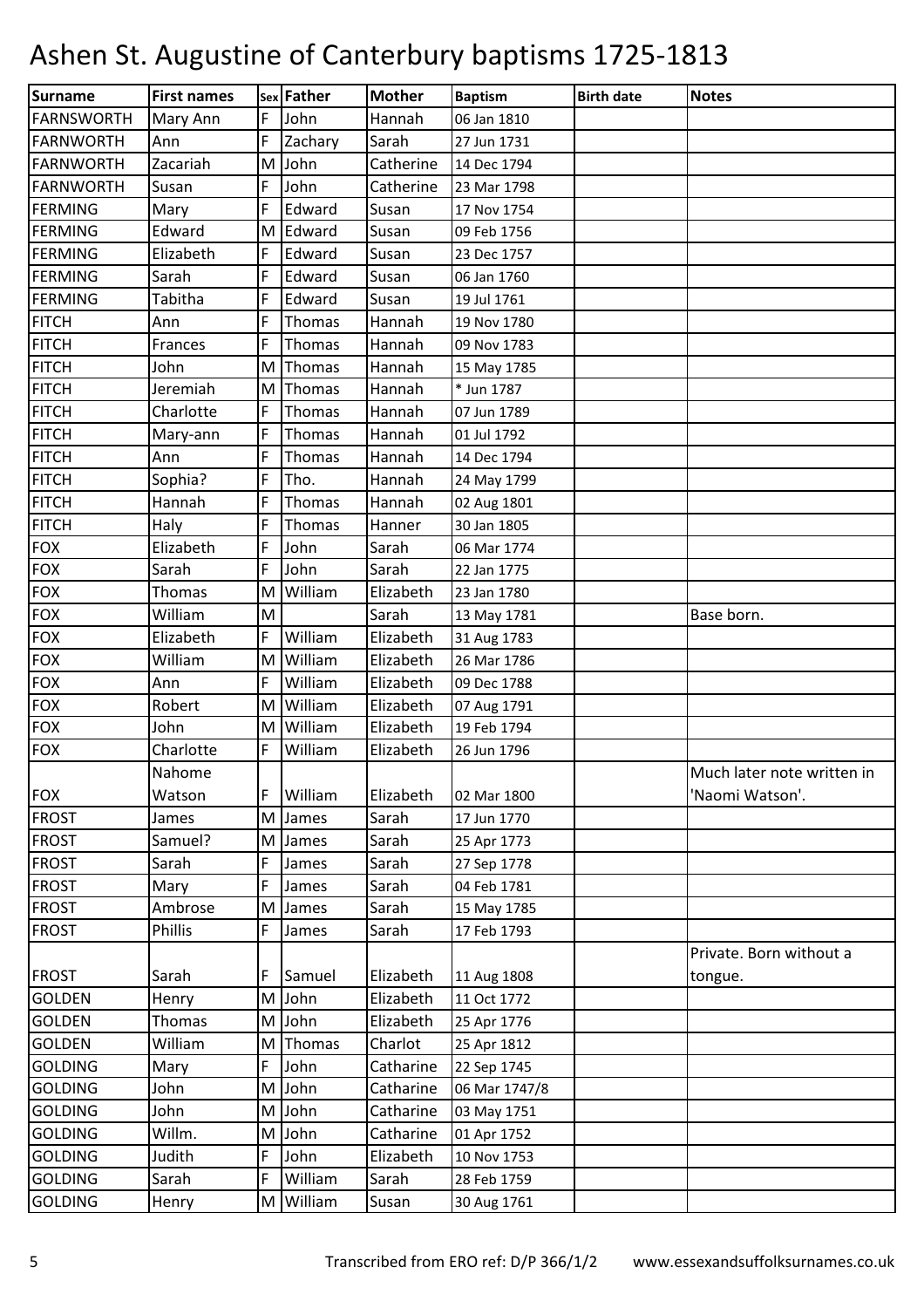| Surname          | <b>First names</b> |   | sex Father | <b>Mother</b> | <b>Baptism</b> | <b>Birth date</b> | <b>Notes</b>                                                    |
|------------------|--------------------|---|------------|---------------|----------------|-------------------|-----------------------------------------------------------------|
| <b>GOLDING</b>   | Thos.              | M | Thos.      | Mary          | 11 Oct 1761    |                   |                                                                 |
| <b>GOLDING</b>   | William            | M | William    | Susan         | 12 Jun 1763    |                   |                                                                 |
| <b>GOLDING</b>   | Daniel             | M | William    | Susan         | 23 Jun 1765    |                   |                                                                 |
| <b>GOLDING</b>   | Henry              | M | William    | Susan         | 19 Apr 1767    |                   |                                                                 |
| <b>GOLDING</b>   | Mary               | F | William    | Susan         | 12 Mar 1769    |                   |                                                                 |
| <b>GOLDING</b>   | Mary               | F | William    | Susan         | 02 Dec 1770    |                   |                                                                 |
| <b>GOLDING</b>   | John               | M | William    | Susan         | 14 Aug 1774    |                   |                                                                 |
| <b>GOLDING</b>   | Thomas             | M |            | Elizabeth     | 28 May 1776    |                   | Base born.                                                      |
| <b>GOLDING</b>   | John               | M | William    | Elizabeth     | 07 Oct 1781    |                   |                                                                 |
| <b>GOLDING</b>   | Mary               | F | William    | Elizabeth     | 27 Feb 1785    |                   |                                                                 |
| <b>GOLDING</b>   | Susannah           | F | William    | Elizabeth     | 20 Jul 1788    |                   |                                                                 |
| <b>GOLDING</b>   | Jeremiah           |   |            | Lydia         | 10 Sep 1791    |                   | Jeremiah Golding, base born<br>son of Lydia Osborn.             |
| <b>GOLDING</b>   | Henry              | M | William    | Elizabeth     | 17 Jun 1792    |                   |                                                                 |
| <b>GOLDING</b>   | Elizabeth          | F | Thomas     | Charlotte     | 05 Feb 1797    |                   |                                                                 |
| <b>GOLDING</b>   | Mary               | F | Thomas     | Charlotte     | 13 May 1798    |                   |                                                                 |
| <b>GOLDING</b>   | Susan              | F | Thomas     | Charlotte     | 14 Sep 1800    |                   |                                                                 |
| <b>GOLDING</b>   | Charlotte          | F | Thomas     | Charlotte     | 20 Mar 1803    |                   |                                                                 |
| <b>GOLDING</b>   | Jemimah            | F | Thomas     | Charlotte     | 30 Jun 1805    |                   |                                                                 |
| <b>GOLDING</b>   | William            | M | Thomas     | Elizabeth     | 10 May 1806    |                   | Private.                                                        |
| <b>GOLDING</b>   | Thomas             | M | Thomas     | Charlotte     | 23 Aug 1807    |                   | Private.                                                        |
| <b>GOLDING</b>   | Zekiah             | F | Thomas     | Charlotte     | 09 Apr 1809    |                   |                                                                 |
| <b>GOULDING</b>  | Susannah           | F | John       | Catherine     | 22 Jan 1743/4  |                   |                                                                 |
| <b>HARDY</b>     | Ellen              | F | Jeremy     | Ellen         | 14 Sep 1737    |                   | Daughter of Ellen Pollard.<br>Supposed father, Jeremy<br>Hardy. |
| <b>HARRISON</b>  | Elizabeth          | F |            | Mary          | 23 May 1794    |                   | Base born.                                                      |
| <b>HARVEY</b>    | Sarah              | F | John       | Elizabeth     | 27 Mar 1785    |                   |                                                                 |
| <b>HAYS</b>      | Elizabeth          | F | Stephen    | Alice         | 04 Nov 1744    |                   |                                                                 |
| <b>HAYS</b>      | Elizabeth          | F | Stephen    | Alice         | 17 May 1747    |                   |                                                                 |
| <b>HAYS</b>      | Mary               | F | Stephen    | Alice         | 19 Feb 1748/9  |                   |                                                                 |
| <b>HAYS</b>      | Sarah              | F | Stephen    | Alice         | 21 Apr 1751    |                   |                                                                 |
| <b>HEMPSTEAD</b> | Thomas             | M | Thomas     | Mary          | 02 Jun 1789    |                   |                                                                 |
| <b>HEMSTED</b>   | Sarah              | F | Thomas     | Mary          | 26 Dec 1785    |                   |                                                                 |
| <b>HERDY</b>     | Elizabeth          |   |            | Eleanor       | 04 May 1759    |                   | Base born.                                                      |
| <b>HERVY</b>     | Mary               | F | Gabriel    | Elizabeth     | 06 Nov 1748    |                   |                                                                 |
| <b>HOCKLEY</b>   | William            | M | William    | Elizabeth     | 02 Oct 1808    |                   |                                                                 |
| <b>INCH</b>      | Elizabeth          | F | William    | Sarah         | 17 Jul 1768    |                   |                                                                 |
| <b>INCH</b>      | Ann                | F | William    | Sarah         | 13 Jan 1771    |                   |                                                                 |
| <b>INCH</b>      | Ann                | F | William    | Sarah         | 12 Apr 1772    |                   |                                                                 |
| <b>INCH</b>      | Isaac              | M | William    | Sarah         | 19 May 1776    |                   |                                                                 |
| <b>INCH</b>      | William            |   | M William  | Sarah         | 17 Jan 1779    |                   |                                                                 |
| <b>JACKSON</b>   | Micah              |   | M William  |               | 22 Jan 1764    |                   |                                                                 |
| JAY              | Wagstaffe          |   | M Samuel   | Anne          | 19 Mar 1726/7  |                   |                                                                 |
| JAY              | Catharine          | F | Stephen    | Sarah         | 27 Mar 1743    |                   |                                                                 |
| JAY              | Stephen            | M | Stephen    | Sarah         | 27 Jan 1744/5  |                   |                                                                 |
| JAY              | Richard            |   | M Stephen  | Sarah         | 17 Jan 1747/8  |                   |                                                                 |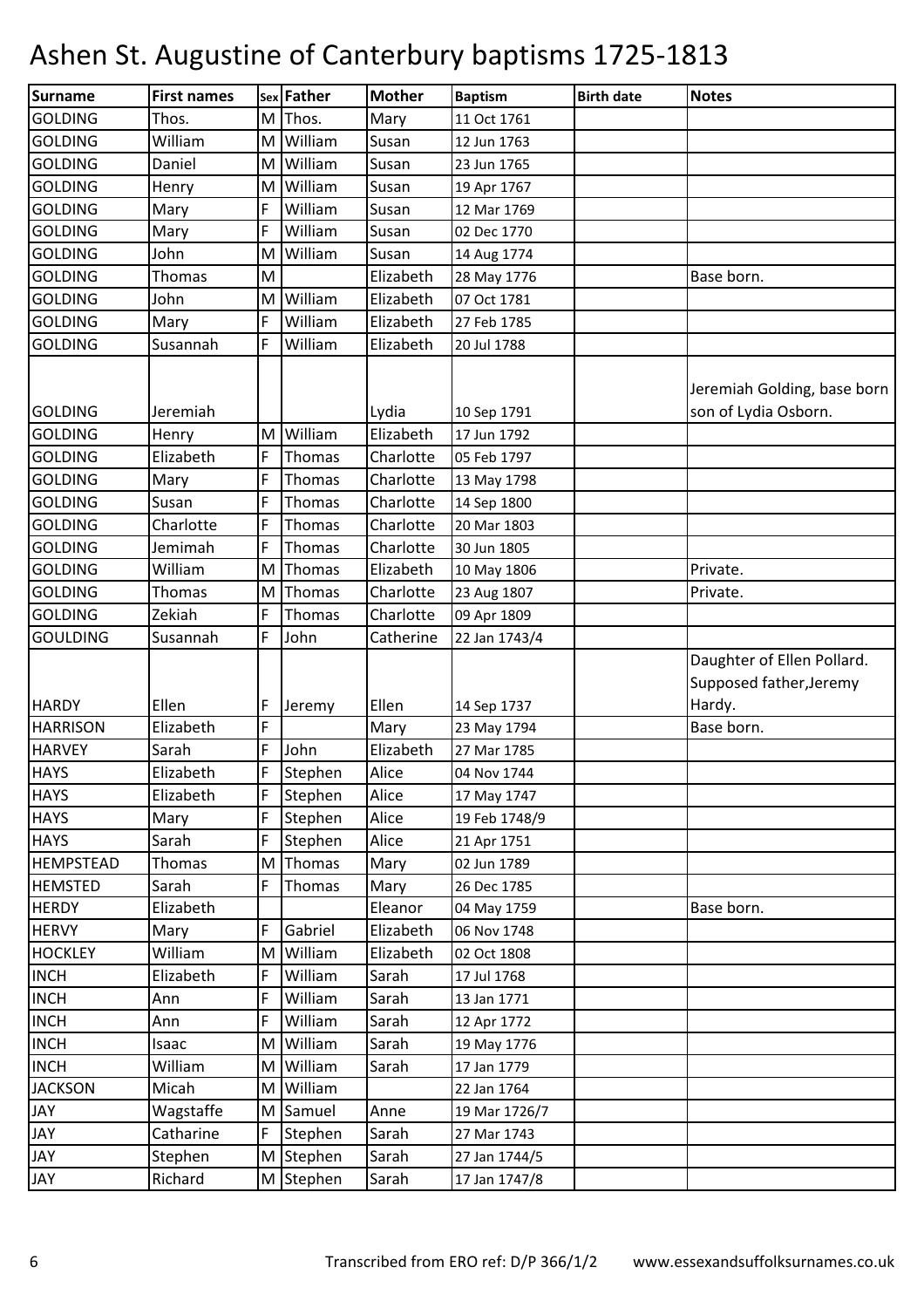| Surname         | <b>First names</b> |   | sex Father | <b>Mother</b> | <b>Baptism</b> | <b>Birth date</b> | <b>Notes</b>                     |
|-----------------|--------------------|---|------------|---------------|----------------|-------------------|----------------------------------|
|                 |                    |   |            |               |                |                   | Unnamed and no parents           |
| <b>JAY</b>      |                    |   |            |               | 02 Aug 1752    |                   | given.                           |
| <b>LAVEAT</b>   | Mary               | F | Joseph     | Elizabeth     | 21 Aug 1803    |                   | [Leveret?].                      |
| <b>LEVERET</b>  | Elizabeth          | F | Joseph     | Elizabeth     | 14 Jul 1793    |                   |                                  |
| LEVERET         | Sarah              | F | Joseph     | Elizabeth     | 19 Jul 1795    |                   |                                  |
| <b>LEVERET</b>  | Ann                | F | Joseph     | Elizabeth     | 14 Jan 1798    |                   |                                  |
| <b>LEVERET</b>  | Harriet            | F | Joseph     | Elizabeth     | 06 Apr 1806    |                   |                                  |
| <b>LEVETT</b>   | Charlotte          | F | Joseph     | Elizabeth     | 04 Nov 1808    |                   | Private. [Leveret?].             |
|                 |                    |   |            |               |                |                   | Base born s of Violet            |
|                 |                    |   |            |               |                |                   | London, reputed father           |
| <b>LONDON</b>   | Edward             | M | William    | Violet        | 20 Apr 1806    |                   | William Revel.                   |
| <b>MAYES</b>    | Sarah              | F | Richard    | Elizabeth     | 12 Jun 1763    |                   |                                  |
| <b>MAYES</b>    | John               | M | William    | Mary          | 09 Apr 1769    |                   |                                  |
| <b>MAYES</b>    | John               | M | Richard    | Elizabeth     | 22 May 1769    |                   |                                  |
| <b>MAYES</b>    | Thomas             | M | Richard    | Elizabeth     | 22 May 1769    |                   |                                  |
| <b>MAYES</b>    | Martha             | F | William    | Mary          | 09 Sep 1770    |                   |                                  |
| <b>MAYES</b>    | Hannah             | F | William    | Mary          | 23 Apr 1775    |                   |                                  |
| <b>MAYES</b>    | Sarah              | F | William    | Mary          | 12 Apr 1778    |                   |                                  |
| <b>MAYES</b>    | Ann                | F | William    | Mary          | 13 Jan 1782    |                   |                                  |
| <b>MAYES</b>    | Catherine          | F | William    | Mary          | 08 Aug 1784    |                   |                                  |
| <b>MAYES</b>    | John               | M | Uriah      | Elizabeth     | 16 May 1794    |                   | Posthumous.                      |
| <b>MAYES</b>    | John               | M | Esra       | Rose          | 28 Jan 1798    |                   |                                  |
| <b>MAYES</b>    | Ann                | F | John       | Elizabeth     | 27 May 1798    |                   |                                  |
| <b>MAYES</b>    | Mary               | F | Esra       | Rose          | 08 Jul 1799    |                   |                                  |
| <b>MAYES</b>    | Elizabeth          | F | John       | Elizabeth     | 22 Jun 1800    |                   |                                  |
| <b>MAYES</b>    | Mary               | F | John       | Elizabeth     | 20 Dec 1801    |                   |                                  |
| <b>MAYES</b>    | Robert             | M | Esra       | Rose          | 14 Mar 1802    |                   |                                  |
| <b>MAYES</b>    | Sofiae             | F | John       | Elizabeth     | 22 Jul 1804    |                   |                                  |
| <b>MAYES</b>    | John               | M | John       | Elizabeth     | 17 May 1807    |                   |                                  |
| <b>MAYES</b>    | George             |   | M John     | Elizabeth     | 25 Oct 1809    |                   |                                  |
| <b>MAYS</b>     | Richard            |   | M Richard  | Elizabeth     | 07 May 1756    |                   |                                  |
| <b>MAYS</b>     | Elizabeth          | F | Richard    | Elizabeth     | 05 May 1758    |                   |                                  |
| <b>MAYS</b>     | John               | M |            | Sarah         | 19 Jun 1803    |                   | Base born.                       |
| <b>MAYS</b>     | Alice              |   |            |               | 29 Nov 1812    |                   |                                  |
| <b>MEARES</b>   | Sarah              | F | James      | Frances       | 24 Dec 1808    |                   | Private. Abode: Stoke.           |
| <b>MINGEY</b>   | Ann                | F | William    | Ann           | 04 Oct 1761    |                   |                                  |
|                 |                    |   |            |               |                |                   | [Says 1764 but in the middle     |
| <b>MINGEY</b>   | Elizabeth          | F | William    | Ann           | 08 Nov 1764    |                   | of the 1765s].                   |
| <b>MINGEY</b>   | Mary               | F | William    | Ann           | 13 Nov 1768    |                   |                                  |
| <b>MINGEY</b>   | Sarah              | F | James      | Ann           | 13 Jan 1771    |                   |                                  |
| <b>MINGEY</b>   | William            | M | James      | Ann           | 02 Oct 1774    |                   |                                  |
| <b>MORTLOCK</b> |                    |   |            |               | 26 Nov 1775    |                   | No names given.                  |
|                 |                    |   |            |               |                |                   | Base child. Supposed father      |
|                 |                    |   |            |               |                |                   | <b>Richard Tarrants of Clare</b> |
| <b>MOTT</b>     | Richard            | M | Richard    | Mary          | 04 Jan 1729/30 |                   | cum Chilton.                     |
| <b>MUMFORD</b>  | John               | M | James      | Ann           | 23 Mar 1724/5  |                   |                                  |
| <b>MUMFORD</b>  | Richard            | M | Jeffery    | Mary          | 23 Mar 1724/5  |                   |                                  |
| <b>MUMFORD</b>  | Mary               | F | Jeffery    | Mary          | 29 Jan 1726/7  |                   |                                  |
| <b>MUMFORD</b>  | Joseph             |   | M Jeffery  | Mary          | 27 Apr 1729    |                   |                                  |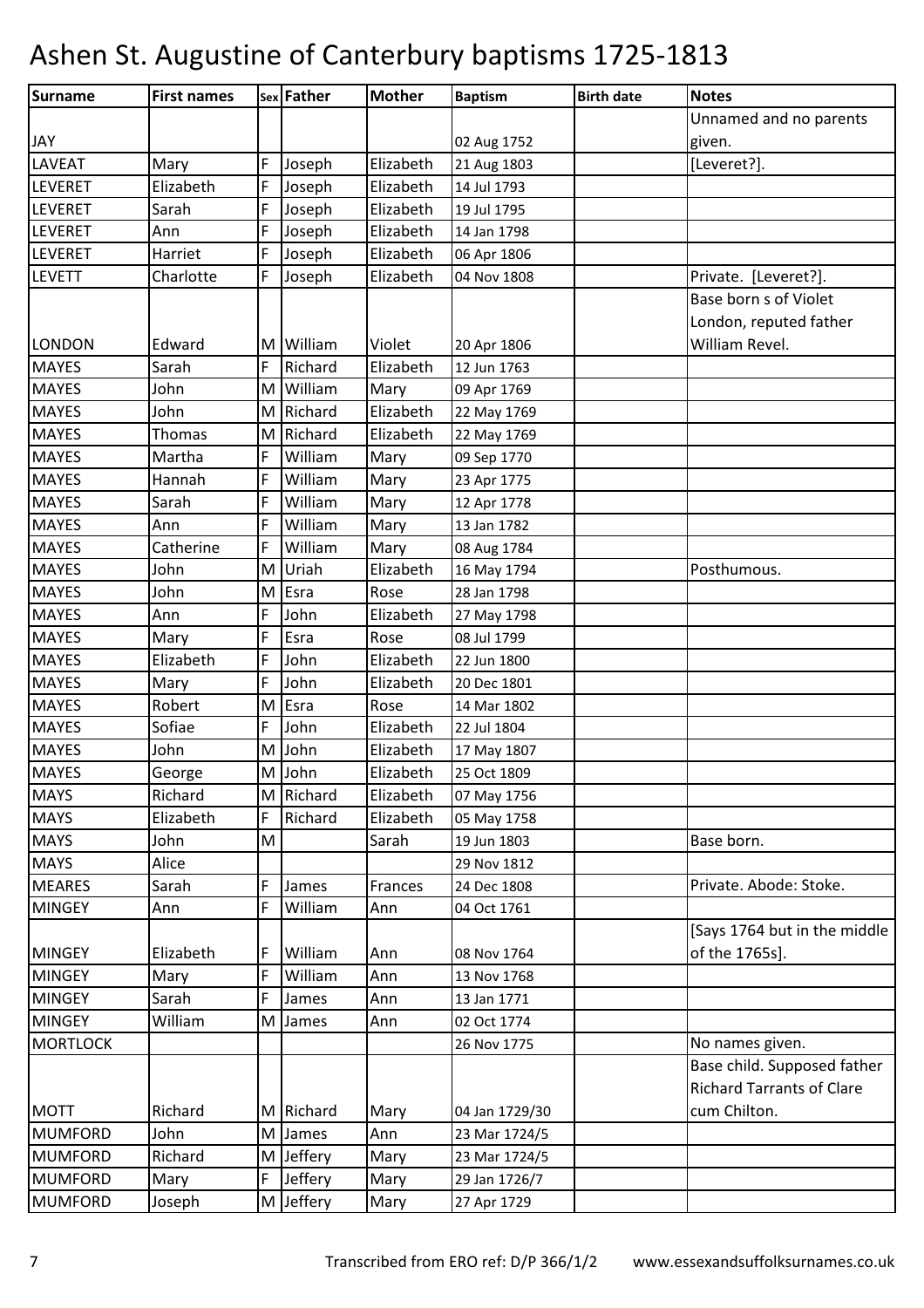| <b>Surname</b>   | <b>First names</b> |   | sex Father | <b>Mother</b> | <b>Baptism</b> | <b>Birth date</b> | <b>Notes</b>                                                                                            |
|------------------|--------------------|---|------------|---------------|----------------|-------------------|---------------------------------------------------------------------------------------------------------|
| NEAVAS?          | Mary Ann           | F | James      | Frances       | 08 Sep 1811    |                   |                                                                                                         |
| <b>NICE</b>      | Sarah              | F |            | Mary          | 09 May 1794    |                   | Base born.                                                                                              |
|                  |                    |   |            |               |                |                   |                                                                                                         |
|                  |                    |   |            |               |                |                   | Jeremiah Golding, base born                                                                             |
| <b>OSBORN</b>    | Jeremiah           |   |            | Lydia         | 10 Sep 1791    |                   | son of Lydia Osborn.                                                                                    |
| <b>OUGLES</b>    | Sarah              | F | Isaac      | Susannah      | 01 Jun 1725    |                   |                                                                                                         |
| <b>PALINER</b>   | Josheph            | M | John       | Susanna       | 27 Aug 1725    |                   | Mr and Mrs.                                                                                             |
| <b>PARMENTER</b> | Samuel             | M |            | Mary          | 09 Oct 1726    |                   |                                                                                                         |
| <b>PEACOCK</b>   | Ann                | F | Samuel     | Ann           | 02 Mar 1777    |                   |                                                                                                         |
| <b>PEACOCK</b>   | Hannah             | F | Samuel     | Ann           | 25 Oct 1778    |                   |                                                                                                         |
| <b>PEACOCK</b>   | John               | M | Samuel     | Ann           | 17 Dec 1780    |                   |                                                                                                         |
| <b>PEACOCK</b>   | Susannah           | F | Samuel     | Ann           | 29 Dec 1782    |                   |                                                                                                         |
| <b>PEACOCK</b>   | Samuel             | M | Samuel     | Ann           | 19 Mar 1786    |                   |                                                                                                         |
| PERCIVAL         | Charles            |   | M Edmond   | Mary          | 08 May 1725    |                   |                                                                                                         |
| PERCIVAL         | Mary               | F | Edmund     | Mary          | 08 Mar 1729/30 |                   |                                                                                                         |
| PERTLIN?         | William            | M | Stephen    | Ann           | 25 Oct 1809    |                   | Base s of Ann Pertlin?, of<br>Sible Hedingham, reputed<br>father Stephen Dodd otp.<br>Age 2 and a half. |
| <b>PIPER</b>     | Francis            | F | Isaac      | Anne          | 19 Jun 1726    |                   |                                                                                                         |
| <b>PIPER</b>     | John               | M | Isaac      | Anne          | 06 Sep 1727    |                   |                                                                                                         |
| <b>PIPER</b>     | Philadelphia       | F | Isaac      | Anne          | 11 May 1729    |                   |                                                                                                         |
|                  | Philadelphia       |   |            |               |                |                   | Father's occ: Doctor of                                                                                 |
| <b>PIPER</b>     | Elizabeth          | F | John       | Dorothy       | 10 Jul 1735    |                   | Physick                                                                                                 |
|                  |                    |   |            |               |                |                   | Father's occ: Doctor of                                                                                 |
| <b>PIPER</b>     | Stephen            |   | M John     | Dorothy       | 28 Dec 1736    |                   | Physick                                                                                                 |
| <b>PIPER</b>     | Mary               | F | John       | Dorothy       | 12 Jan 1743/4  |                   | M. D. Esq.                                                                                              |
| <b>PIPER</b>     | John               | M | Samll.     | Susan         | 11 Oct 1753    |                   |                                                                                                         |
| PIPER            | Elizabeth          | F | Robert     | Elizabeth     | 01 Nov 1759    |                   |                                                                                                         |
| <b>PIPER</b>     | Sarah              | F | John       | Ann           | 04 Aug 1766    |                   |                                                                                                         |
| <b>PLAIL</b>     | David              |   | M David    | Margaret      | 23 Aug 1761    |                   |                                                                                                         |
| <b>PLEDGER</b>   | Phoebe             | F | Robert     | Elizabeth     | 21 Mar 1779    |                   | Abode: Stoke                                                                                            |
| <b>POLLARD</b>   | John               |   | M Edwd     | Mary          | 05 Mar 1731/2  |                   |                                                                                                         |
| POLLARD          | Benjamin           |   | M Edwd     | Mary          | 30 Sep 1732    |                   |                                                                                                         |
| <b>POLLARD</b>   | Daniel             |   | M Edwd     | Mary          | * * 1734       |                   | No date given.                                                                                          |
| <b>POLLARD</b>   | Mary               | F | Edward     | Mary          | 06 Feb 1736/7  |                   |                                                                                                         |
| <b>POLLARD</b>   | Ellen              | F | Jeremy     | Ellen         | 14 Sep 1737    |                   | Daughter of Ellen Pollard.<br>Supposed father, Jeremy<br>Hardy.                                         |
| <b>POOL</b>      | Mary               | F | George     | Susan         | 06 Jul 1731    |                   |                                                                                                         |
| <b>POOL</b>      | George             | M | Robert     | Mary          | 25 Jan 1751/2  |                   |                                                                                                         |
| <b>POOL</b>      | Sarah              | F | Robert     | Sarah         | 03 Nov 1757    |                   |                                                                                                         |
| <b>POOL</b>      | Elizabeth          | F | Robert     | Sarah         | 06 Mar 1759    |                   |                                                                                                         |
| POOL             | Robert             |   | M Robert   | Sarah         | 05 May 1760    |                   |                                                                                                         |
| POOL             | Susannah           | F | Robert     | Sarah         | 26 Apr 1764    |                   |                                                                                                         |
| <b>POOL</b>      | Tho.               |   | M Robert   | Sarah         | 26 Apr 1764    |                   |                                                                                                         |
| <b>POOL</b>      | Lucy               | F | Robert     | Sarah         | 23 Jan 1766    |                   |                                                                                                         |
| <b>POOL</b>      | Samuel             |   | M Robert   | Sarah         | 19 May 1767    |                   |                                                                                                         |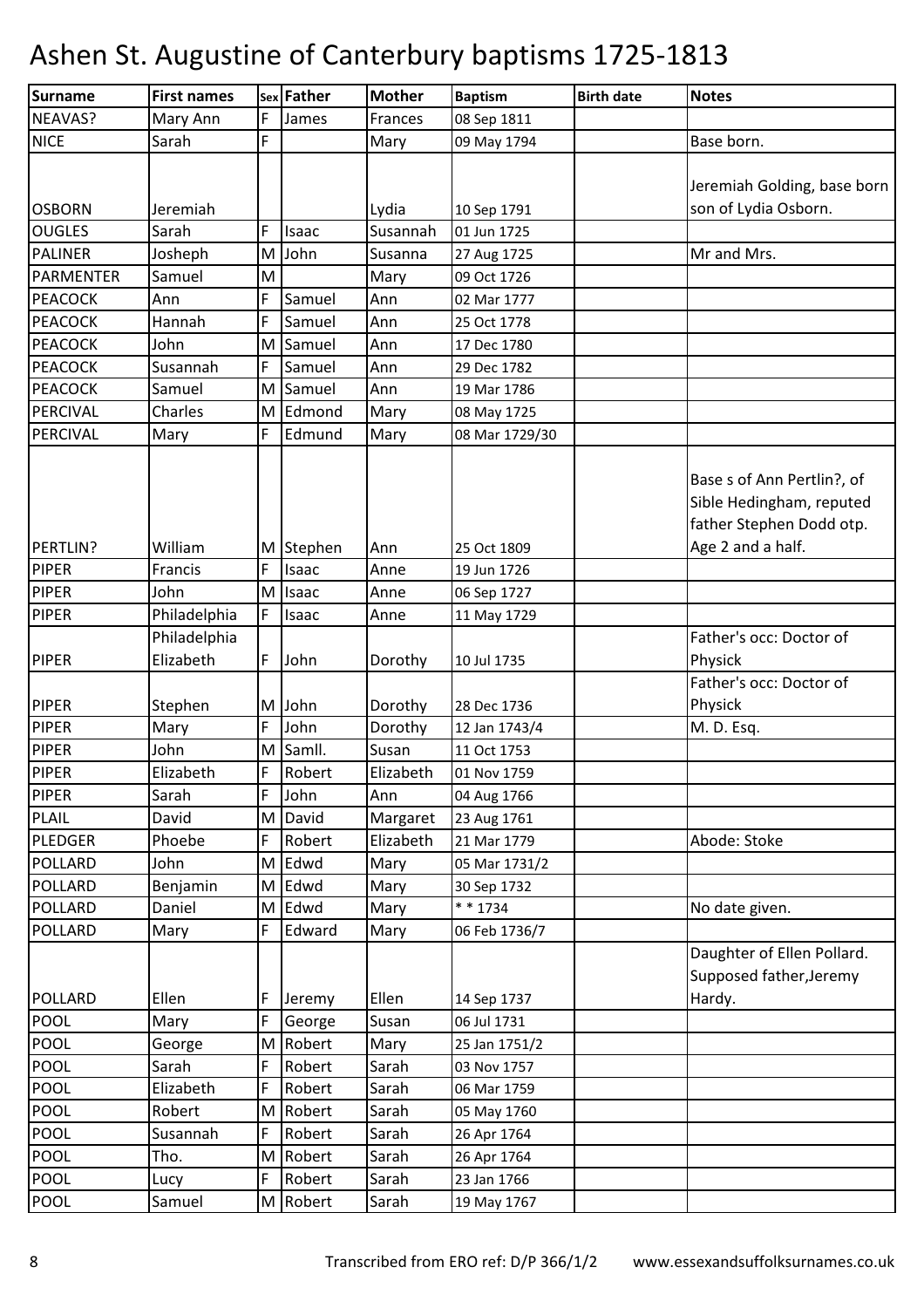| <b>Surname</b>    | <b>First names</b> |   | sex Father | <b>Mother</b> | <b>Baptism</b> | <b>Birth date</b> | <b>Notes</b>                   |
|-------------------|--------------------|---|------------|---------------|----------------|-------------------|--------------------------------|
| <b>POOL</b>       | Ann                | F | Robert     | Sarah         | 30 Mar 1769    |                   |                                |
| POOL              | John               | M | Robert     | Sarah         | 28 Feb 1771    |                   |                                |
| <b>POOL</b>       | Robert             | M | Samuel     | Ann           | 22 Apr 1796    | 05 Aug 1794       |                                |
| POOL              | Mary-ann           | F | Samuel     | Ann           | 22 Apr 1796    | 17 Sep 1795       |                                |
| POOL              | Sarah              | F | Samuel     | Ann           | 01 Jun 1804    | 17 Aug 1798       |                                |
| <b>POOL</b>       | Elizabeth          | F | Samuel     | Ann           | 01 Jun 1804    | 02 Nov 1799       |                                |
| <b>POOL</b>       | Lucy               | F | Samuel     | Ann           | 01 Jun 1804    | 28 Oct 1800       |                                |
| <b>POOL</b>       | John               | M | Samuel     | Ann           | 01 Jun 1804    | 03 Nov 1803       |                                |
| POOL              | Susanna            | F | Samuel     | Ann           | 29 May 1807    | 19 Jan 1805       |                                |
|                   |                    |   |            |               |                |                   |                                |
| <b>POOL</b>       | Thomas             | M | Samuel     | Ann           | 16 Jan 1810    |                   | Father's occ: farmer. Private. |
| <b>POOL</b>       | Thomas             | M | Samuel     | Ann           | 06 Sep 1811    |                   |                                |
| <b>PURKISS</b>    | Thomas             | M | Thomas     | Elizabeth     | 16 Sep 1774    |                   |                                |
| <b>PURKISS</b>    | John               | M | Thomas     | Elizabeth     | 10 Mar 1776    |                   |                                |
| <b>PURKISS</b>    | Elizabeth          | F | Thomas     | Elizabeth     | 22 Mar 1778    |                   |                                |
| <b>PURKISS</b>    | Elizabeth          | F | Thomas     | Sarah         | 15 May 1796    |                   |                                |
| <b>PURKISS</b>    | Sarah              | F | Thomas     | Sarah         | 03 Sep 1797    |                   |                                |
| <b>RELTING</b>    | Ann                | F | Edward     | Ann           | 07 Oct 1753    |                   |                                |
| <b>RELTING</b>    | Mary               | F | Edward     | Ann           | 25 Dec 1756    |                   |                                |
| <b>RELTING</b>    | Sarah              | F | Edward     | Ann           | 19 Feb 1758    |                   |                                |
| <b>RELTON</b>     | Edward             | M | Edwd.      | Anne          | 04 Feb 1749/50 |                   |                                |
| <b>RELTON</b>     | Samuel             | M | Edward     | Anne          | 29 Sep 1751    |                   |                                |
|                   |                    |   |            |               |                |                   | Base born s of Violet          |
|                   |                    |   |            |               |                |                   | London, reputed father         |
| <b>REVELL</b>     | Edward             | M | William    | Violet        | 20 Apr 1806    |                   | William Revel.                 |
| <b>RICHARDSON</b> | Elizabeth          | F | James      | Elisabeth     | 06 Feb 1763    |                   |                                |
| <b>RICHARDSON</b> | William            | M | William    | Sarah         | 09 Jun 1765    |                   |                                |
| <b>RICHARDSON</b> | Tabitha            | F | James      | Elizabeth     | 07 Jul 1765    |                   |                                |
| <b>RICHARDSON</b> | Sarah              | F | William    | Sarah         | 19 Jul 1767    |                   |                                |
| <b>RICHARDSON</b> | James              |   | M James    | Elizabeth     | 13 Sep 1767    |                   |                                |
| <b>RICHARDSON</b> | Thomas             |   | M James    | Elizabeth     | 22 Apr 1770    |                   |                                |
| <b>RICHARDSON</b> | John               | M | William    | Sarah         | 03 Jun 1770    |                   |                                |
| <b>RICHARDSON</b> | Sarah              | F | James      | Elizabeth     | 31 Mar 1776    |                   |                                |
| <b>ROOTE</b>      | Samuel             | M | Samuel     | Elizabeth     | 17 Feb 1788    |                   |                                |
| <b>RULTING</b>    | Grace              | F | Edward     | Ann           | 21 Dec 1759    |                   |                                |
| <b>RULTING</b>    | Elizabeth          | F | Edward     | Ann           | 25 Apr 1762    |                   |                                |
| <b>RULTING</b>    | Matthew            | M | Edward     | Ann           | 20 May 1764    |                   |                                |
| <b>RULTING</b>    | John               | M | Edward     | Ann           | 23 Jun 1765    |                   | Posthumous.                    |
| <b>SHELLY</b>     | Thomas             | M | Thomas     | Elizabeth     | 16 May 1808    |                   | Private.                       |
|                   |                    |   |            |               |                |                   | 13/9/1813 is 'named day'.      |
| <b>SHELLY</b>     | John               | M | Thos.      | Elizabeth     |                | 13 Sep 1813       | No baptism given.              |
| <b>SLATER</b>     | Tho.               | M | Thomas     | Mary          | 21 Apr 1751    |                   |                                |
| <b>SLATER</b>     | Charlotte          | F | John       | Mary          | 08 Oct 1777    |                   |                                |
| <b>SLATER</b>     | Abraham            | M | Thomas     | Mary          | 16 Dec 1792    |                   |                                |
| <b>SLATER</b>     | William            | M | John       | Lucy          | 20 Nov 1811    |                   |                                |
| <b>SMITH</b>      | Mary               | F | Thomas     | Amy           | 21 Mar 1725/6  | 12 Mar 1725/6     | By dissenting preacher.        |
| <b>SMITH</b>      | Mary               | F | Joseph     | Elisabeth     | 30 Sep 1744    |                   |                                |
| <b>SMITH</b>      | Elizabeth          | F | Joseph     | Elizabeth     | 11 May 1746    |                   |                                |
| <b>SMITH</b>      | Thomasin           | F | Joseph     | Mary          | 01 Oct 1748    |                   |                                |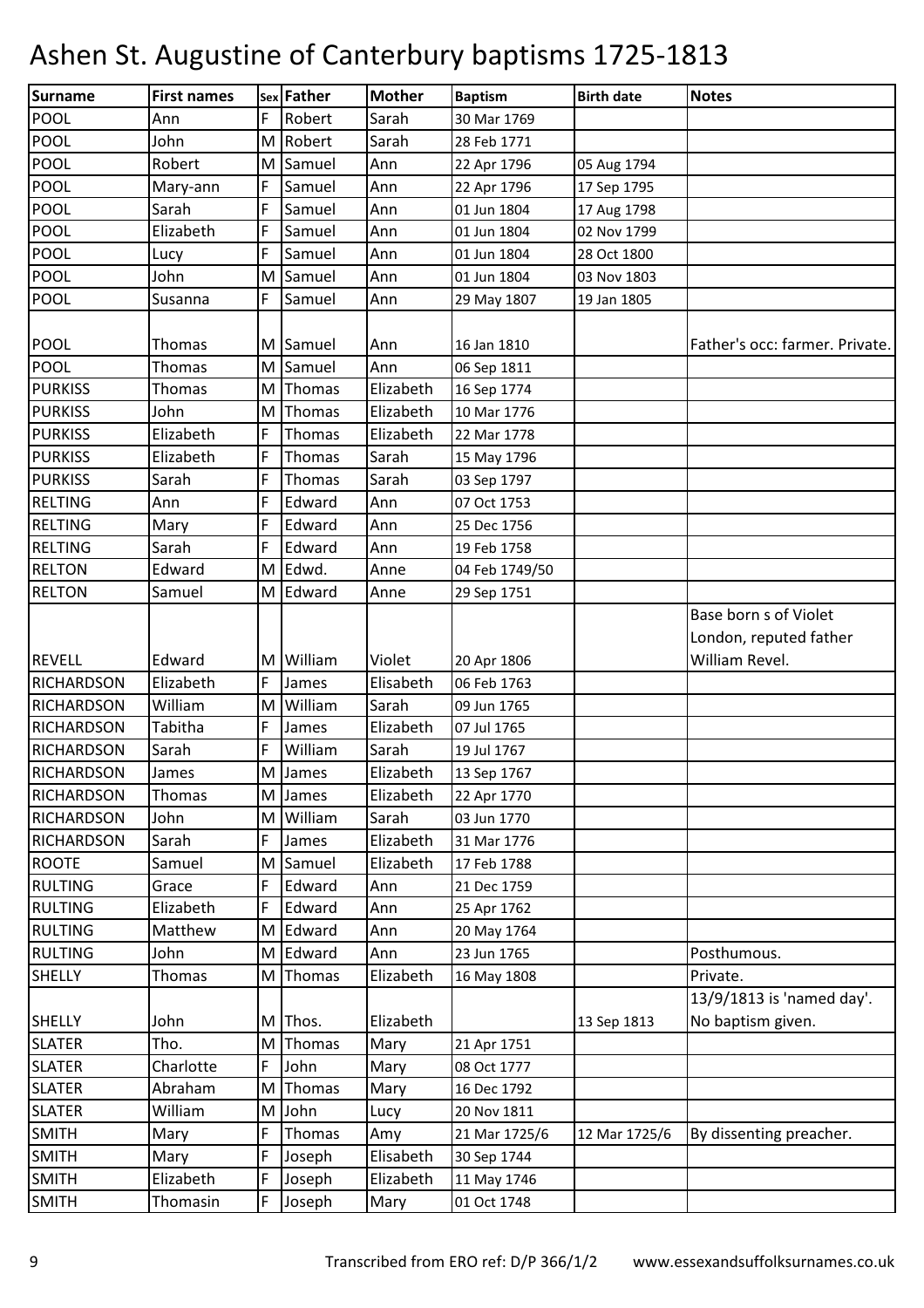| Surname         | <b>First names</b>        |        | sex Father                | <b>Mother</b>  | <b>Baptism</b> | <b>Birth date</b> | <b>Notes</b>                                                    |
|-----------------|---------------------------|--------|---------------------------|----------------|----------------|-------------------|-----------------------------------------------------------------|
| <b>SMITH</b>    | Joseph                    | M      | Joseph                    | Mary           | 15 Apr 1751    |                   |                                                                 |
| <b>SMITH</b>    | Catherine                 | F      | John                      | Catherine      | 19 Feb 1758    |                   |                                                                 |
| <b>SMITH</b>    | John                      | M      | John                      | Catherine      | 05 Apr 1761    |                   |                                                                 |
| <b>SMITH</b>    | James                     | M      |                           | Catherine      | 11 May 1767    |                   | Base born.                                                      |
| <b>SMITH</b>    |                           |        | James                     | Sarah          | 20 Oct 1771    |                   | Unnamed child.                                                  |
| <b>SMITH</b>    | John                      | M      | James                     | Sarah          | 20 Mar 1774    |                   |                                                                 |
| <b>SMITH</b>    | Frances                   | F      | James                     | Sarah          | 17 Mar 1776    |                   |                                                                 |
| <b>SMITH</b>    | William                   | M      | James                     | Sarah          | 08 Oct 1780    |                   |                                                                 |
| <b>SMITH</b>    | Catherine                 | F      | John                      | Sarah          | 04 Nov 1781    |                   |                                                                 |
| <b>SMITH</b>    | Charles                   | M      | James                     | Sarah          | 20 Apr 1783    |                   |                                                                 |
| <b>SMITH</b>    | John                      | M      | John                      | Sarah          | 27 Feb 1785    |                   |                                                                 |
| <b>SMITH</b>    | Sarah                     | F      | George                    | Mary           | 11 Dec 1785    |                   |                                                                 |
| <b>SMITH</b>    | George                    | M      | George                    | Mary           | 25 Jan 1787    |                   |                                                                 |
| <b>SMITH</b>    | James                     | M      | John                      | Sarah          | 28 Jan 1787    |                   |                                                                 |
| <b>SMITH</b>    | Susan Tyler               | F      | George                    | Mary           | 16 Nov 1788    |                   |                                                                 |
| <b>SMITH</b>    | Elizabeth                 | F      | John                      | Sarah          | 05 Jul 1789    |                   |                                                                 |
| <b>SMITH</b>    | John                      | M      | James                     | Ann            | 13 Sep 1789    |                   |                                                                 |
| <b>SMITH</b>    | Frances                   | F      | John                      | Sarah          | 10 Apr 1791    |                   |                                                                 |
| <b>SMITH</b>    | Mary                      | F      | John                      | Sarah          | 21 Jul 1793    |                   |                                                                 |
| <b>SMITH</b>    | Henry                     | M      | John                      | Sarah          | 19 Jun 1796    |                   |                                                                 |
| <b>SMITH</b>    | William                   | M      | John                      | Sarah          | 28 Oct 1798    |                   |                                                                 |
| <b>SMITH</b>    | John                      | M      | John                      | Mary           | 26 Jan 1800    |                   |                                                                 |
| <b>SMITH</b>    | Sarah                     | F      | John                      | Sarah          | 24 May 1801    |                   |                                                                 |
| <b>SMITH</b>    | <b>Robert Pool</b>        | M      | Benjamin                  | Eleanor        | 06 Sep 1811    |                   |                                                                 |
| <b>SNELL</b>    | James                     | M      | Samuel                    | Mary           | 19 Mar 1797    |                   |                                                                 |
| SNELL           | Mary                      | F      | Samuel                    | Mary           | 09 Jun 1799    |                   |                                                                 |
| <b>SNELL</b>    | Elizabeth                 | F      | Willm.                    | Elizath.       | * Aug 1803     |                   |                                                                 |
|                 |                           |        |                           |                |                |                   |                                                                 |
| SNELL           | Margaretta                | F      | William                   | Elizabeth      | 22 Apr 1805    |                   | Father's occ: farmer. Private.                                  |
|                 |                           |        |                           |                |                |                   |                                                                 |
| <b>SNELL</b>    | James Long                |        | M William                 | Elizabeth      | 12 Feb 1807    |                   | Father's occ: farmer. Private.                                  |
|                 | Charles                   |        |                           |                |                |                   |                                                                 |
| <b>SNELL</b>    | Turner                    | M      | William                   | Elizabeth      | 23 Feb 1809    |                   | Father's occ: farmer. Private.                                  |
|                 |                           |        |                           |                |                |                   | Private. 14/4/1811 may be                                       |
| <b>SNELL</b>    | Henry                     | M      | William                   | Elizabeth      | 27 Sep 1811    | 14 Apr 1811       | 'named date'.                                                   |
| <b>SPERLING</b> | John                      | M      | Henry                     | Mary           | 17 Dec 1763    |                   | Esq.                                                            |
| SPERLING        | Elizabeth                 | F      | Henry                     | Mary           | 28 Aug 1765    |                   | Esq.                                                            |
| <b>STOCK</b>    | Sarah                     | F      | Thomas                    | Elizabeth      | 16 Feb 1777    |                   |                                                                 |
| <b>STOCKS</b>   | John Golding              | M      | John                      | Sarah          | 22 Apr 1780    |                   |                                                                 |
|                 | <b>Charles Cose</b>       |        |                           |                |                |                   | Revd. Charles Stuart, Rector<br>of Ashen                        |
| <b>STUART</b>   |                           | M<br>F | <b>Charles</b><br>Charles | Sarah<br>Sarah | 29 Sep 1763    | 23 Aug 1763       |                                                                 |
| <b>STUART</b>   | Philadelphia<br>Frederick |        |                           |                | 23 May 1766    |                   | Revd.                                                           |
| <b>STUART</b>   |                           | M      | Charles                   | Sarah          | 22 Mar 1768    |                   | Revd.                                                           |
| <b>STUART</b>   | Edward                    | M      | Charles                   | Sarah          | 12 Dec 1769    |                   | Revd.                                                           |
| <b>STUART</b>   | Henry                     | M      | Charles                   | Sarah          | 13 Jul 1771    |                   | Revd.                                                           |
|                 |                           |        |                           |                |                |                   | Base child. Supposed father<br><b>Richard Tarrants of Clare</b> |
|                 | Richard                   |        |                           |                |                |                   |                                                                 |
| <b>TARRANTS</b> |                           | M      | Richard                   | Mary           | 04 Jan 1729/30 |                   | cum Chilton.                                                    |
| <b>TERNER</b>   | Elizabeth                 | F      | William                   | Dorothy        | 30 Nov 1783    |                   |                                                                 |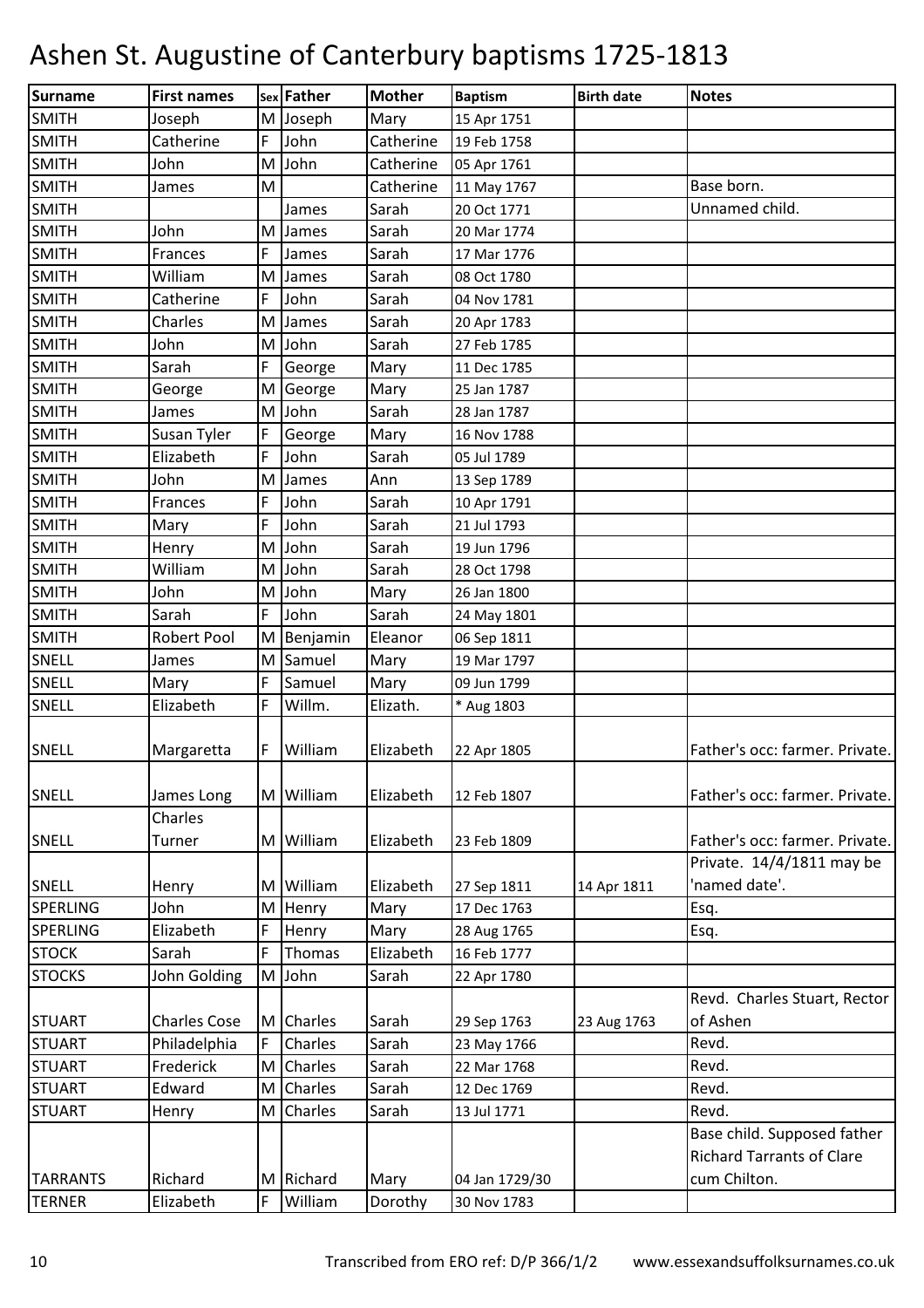| Surname         | <b>First names</b> |   | sex Father | <b>Mother</b> | <b>Baptism</b> | <b>Birth date</b> | <b>Notes</b>   |
|-----------------|--------------------|---|------------|---------------|----------------|-------------------|----------------|
| <b>TURNER</b>   | William            |   | M Robert   | Mary          | 24 Dec 1748    |                   |                |
| <b>TURNER</b>   | Mary               | F | Robert     | Mary          | * Jul 1750     |                   |                |
| <b>TURNER</b>   | Mary               |   |            | Margaret      | 04 Oct 1789    |                   | Base born.     |
| <b>TURNER</b>   | Sarah              | F | John       | Ann           | 27 Apr 1800    |                   |                |
| <b>TURNER</b>   | George             | M | John       | Sarah         | 10 Apr 1802    |                   |                |
| <b>TURNER</b>   | George             | M | Thomas     | Sarah         | 27 Mar 1808    |                   |                |
| <b>TURNER</b>   | Mary               | F | Thos.      | Sarah         | 02 Jun 1811    |                   |                |
| <b>TURPE</b>    | Samuel             | M | Samuel     | Ann           | 01 Mar 1767    |                   |                |
| <b>TWICHET</b>  | Elizabeth          | F | James      | Ruth          | 24 May 1812    |                   |                |
| <b>TWITCHET</b> | Thomas             | M | James      | Rebecca       | 25 Jan 1767    |                   |                |
| <b>TWITCHET</b> | Elizabeth          | F | James      | Elizabeth     | 22 May 1768    |                   |                |
| <b>TWITCHET</b> | Sarah              | F | James      | Rebecca       | 10 Nov 1770    |                   |                |
| <b>TWITCHET</b> | Susan              | F | James      | Rebecca       | 25 Apr 1772    |                   |                |
| <b>TWITCHET</b> | Ann                | F | James      | Rebecca       | 11 Jun 1775    |                   |                |
| <b>TWITCHET</b> | Martha             | F | James      | Rebecca       | 05 Jul 1778    |                   |                |
| <b>TWITCHET</b> | Samuel             | M | James      | Rebecca       | 21 Apr 1782    |                   |                |
| <b>TWITCHET</b> | John               | M | James      | Susan         | 06 Feb 1785    |                   |                |
| <b>TWITCHET</b> | Mary               | F | James      | Susan         | 04 Feb 1787    |                   |                |
| <b>TWITCHET</b> | Sarah              | F | James      | Ruth          | 21 Oct 1792    |                   |                |
| <b>TWITCHET</b> | Elizabeth          | F | James      | Ruth          | 08 Mar 1795    |                   |                |
| <b>TWITCHET</b> | John               | M | William    | Sarah         | 21 Feb 1796    |                   |                |
| <b>TWITCHET</b> | Susan              | F | James      | Ruth          | 02 Apr 1797    |                   |                |
| <b>TWITCHET</b> | Samuel             | M | William    | Sarah         | 15 Jul 1798    |                   |                |
| <b>TWITCHET</b> | James              | M | James      | Ruth          | 15 Sep 1799    |                   |                |
| <b>TWITCHET</b> | Rebecca            | F |            | Ann           | 09 May 1800    |                   | Base born.     |
| <b>TWITCHET</b> | Charlotte          | F | James      | Ruth          | 04 Jul 1802    |                   |                |
| <b>TWITCHET</b> | Ruth               | F | James      | Ruth          | 12 Apr 1807    |                   |                |
| <b>TWITCHET</b> | Henry              | M | James      | Ruth          | 30 Jul 1809    |                   |                |
| <b>TWITCHET</b> | Robert             | M | John       | Francis       | 25 Dec 1810    |                   |                |
| <b>WADE</b>     | John               |   | M John     | Sarah         | 04 Nov 1726    |                   |                |
| <b>WADE</b>     | William            |   | M John     | Sarah         | 04 Nov 1726    |                   |                |
| <b>WADE</b>     | John               | M | John       | Sarah         | 28 May 1729    |                   |                |
| <b>WADE</b>     | Joseph             | M | Samuel     | Susan         | 21 Jun 1772    |                   |                |
| <b>WADE</b>     | Mary-ann           | F | Joseph     | Sarah         | 19 Aug 1798    |                   |                |
| <b>WADE</b>     | John               | M | George     | Mary          | 26 Apr 1801    |                   |                |
| <b>WADE</b>     | Willm.             | M | George     | Mary          | 08 May 1803    |                   |                |
| <b>WADE</b>     | Elizabeth          | F | George     | Mary          | 26 May 1805    |                   |                |
| <b>WADE</b>     | James              | M | George     | Mary          | 01 May 1808    |                   |                |
| <b>WADE</b>     | Sarah              | F | Joseph     | Sarah         | 06 Feb 1811    |                   |                |
| <b>WADE</b>     | Mary               | F | Geo.       | Mary          | 14 Jul 1811    |                   |                |
| <b>WARD</b>     | Mary               | F | John       | Mary          | 06 Oct 1727    |                   |                |
| <b>WARD</b>     | Ann                | F | John       | Mary          | 24 May 1730    |                   |                |
| <b>WARD</b>     | John               | M | John       | Mary          | 27 Aug 1732    |                   |                |
| <b>WARD</b>     | Robert             | M | Thomas     | Elizabeth     | * * 1734       |                   | No date given. |
| <b>WARD</b>     | Elizabeth          | F | John       | Mary          | 31 Aug 1735    |                   |                |
| <b>WARD</b>     | Elizabeth          | F | John       | Mary          | 13 Nov 1737    |                   |                |
| <b>WARD</b>     | William            | M | John       | Mary          | 01 Mar 1740/1  |                   |                |
| <b>WARD</b>     | Sarah              | F | John       | Mary          | 08 Apr 1744    |                   |                |
| <b>WARD</b>     | Thomas             |   | M John     | Mary          | 19 Apr 1747    |                   |                |